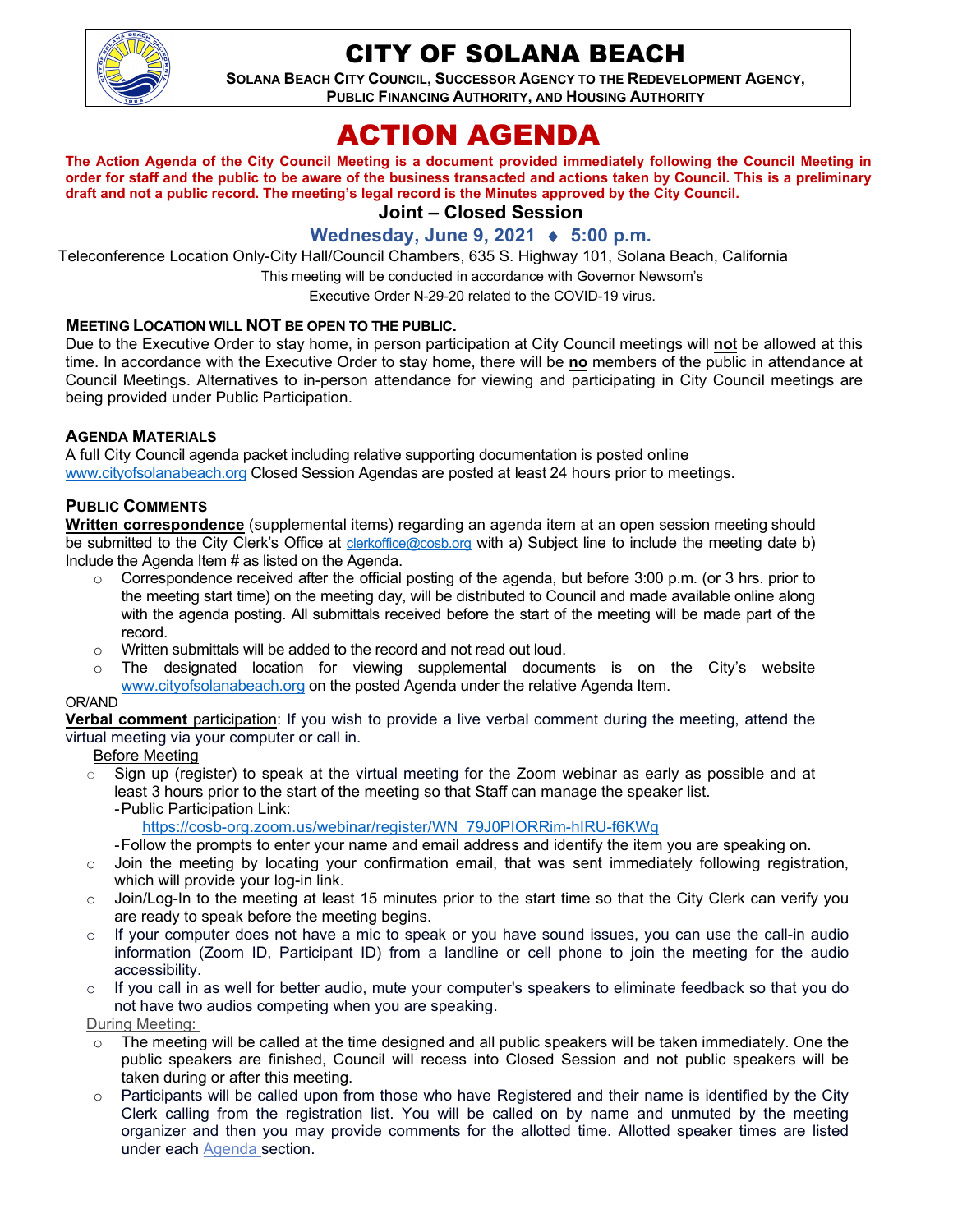#### **SPECIAL ASSISTANCE NEEDED - AMERICAN DISABILITIES ACT TITLE 2**

In compliance with the Americans with Disabilities Act of 1990, persons with a disability may request an agenda in appropriate alternative formats as required by Section 202. Any person with a disability who requires a modification or accommodation in order to participate in a meeting should direct such request to the City Clerk's office (858) 720-2400 at least 72 hours prior to the meeting.

| <b>CITY COUNCILMEMBERS</b>           |                                        |                                              |                                            |
|--------------------------------------|----------------------------------------|----------------------------------------------|--------------------------------------------|
| Lesa Heebner, Mayor                  |                                        |                                              |                                            |
| <b>Kristi Becker</b><br>Deputy Mayor | <b>Kelly Harless</b><br>Councilmember  | David A. Zito<br>Councilmember<br>District 1 | Jewel Edson<br>Councilmember<br>District 3 |
| Gregory Wade<br><b>City Manager</b>  | Johanna Canlas<br><b>City Attorney</b> |                                              | Angela Ivey<br><b>City Clerk</b>           |

## **CALL TO ORDER AND ROLL CALL:**

## **PUBLIC COMMENT ON CLOSED SESSION ITEMS** *(ONLY)***:**

*Report to Council Chambers and submit speaker slips to the City Clerk before the meeting recesses to closed session.*

## **CLOSED SESSION:**

## **1. CONFERENCE WITH LABOR NEGOTIATORS**

Pursuant to Government Code Section 54957.6 Agency designated representative: Gregory Wade Employee organizations: Miscellaneous Employees, Marine Safety Unit

## **2. PUBLIC EMPLOYEE PERFORMANCE EVALUATION** Pursuant to Government Code Section 54957

City Manager review.

## **3. CONFERENCE WITH LEGAL COUNSEL – EXISTING LITIGATION**

Pursuant to Government Code Section 54956.9(d)(1)

- Coronado, Imperial Beach, Lemon Grove & Solana Beach v. SANDAG, et al (Case No. 37- 2020-00033974-CU-MC-CTL)

#### **4. CONFERENCE WITH LEGAL COUNSEL – ANTICIPATED LITIGATION** Pursuant to Government Code Section 54956.9(d)(2) Two (2) Potential case(s).

## **5. CONFERENCE WITH REAL PROPERTY NEGOTIATOR -** *(added 6-8-21 at 3:00pm)* Pursuant to Government Code section 54956.8 Property: APN: 263-352-03,04,05,06 and 07 and 263-342-02 City Negotiators: City Manager Greg Wade and City Attorney Johanna Canlas Negotiating Parties: Matt Tucker, North County Transit District Under negotiation: Lease Price and Terms

## **ACTION: No reportable action.**

## **ADJOURN:**